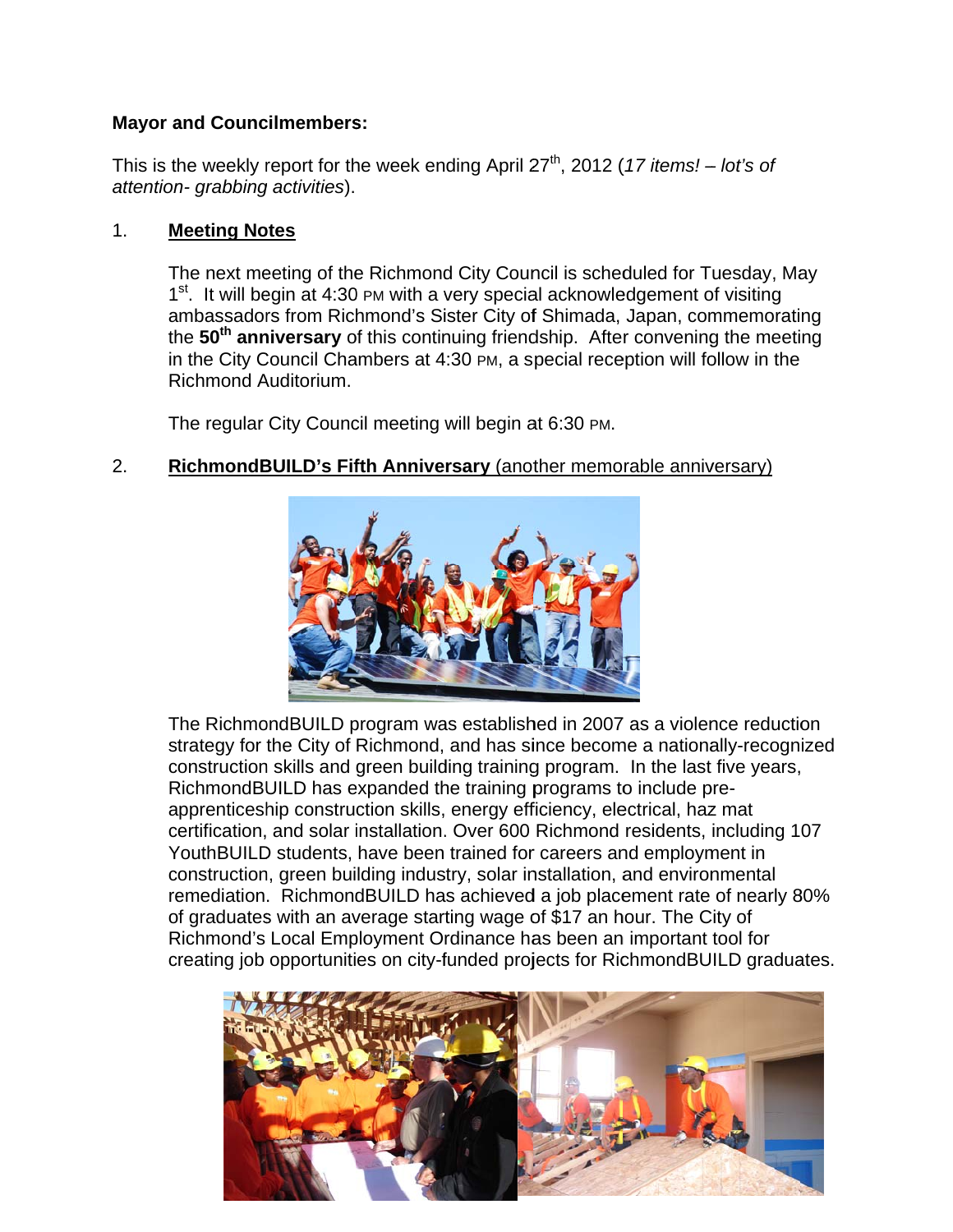RichmondBUILD's network of partners include various City of Richmond departments, Contra Costa College, Rising Sun Energy Center, Solar Richmond, Net Electric, The English Center, GRID Alternatives, and partnership agreements with the cities of San Pablo, Berkeley, and Emeryville, which involves their purchase of training slots for their residents in the RichmondBUILD Academy.

To date, RichmondBUILD has secured 28 grants and contributions totaling over \$8.5 million.

Awards & recognitions include:

- FBI Director's Community Leadership Award
- Harvard Innovations in Government (semi-finalist)
- Conservation Champion Award Senator Barbara Boxer
- U.S Green Building Council Community Leadership Award (honorable mention)
- Best Practice-Recovery Act Programs, US Department of Labor
- Green Community College Leadership Award for Curriculum (in partnership with Contra Costa College)

Special thanks and a happy anniversary go out to Employment & Training Director Sal Vaca, Employment Specialist Fred Lucero, and all of the many staff members and partners that have contributed to the success of this outstanding program.

# 3. **Richmond Adopts Innovative General Plan to Promote Community Health and Sustainable Development**

I don't often comment on City Council actions in my weekly report (it's too *hard news* for my purpose in writing this), but a recent event at last Tuesday's City Council meeting should not go unacknowledged.

This past Tuesday, the Richmond City Council adopted a new *General Plan 2030* to guide the City's sustainable growth and development. The General Plan provides a comprehensive framework for developing a healthy city and healthy neighborhoods. While General Plans are required by the State of California to contain seven elements, the City of Richmond's General Plan contains 15 elements addressing land use, economic development, housing, transportation, climate change, public safety, arts and culture, and open space conservation strategies. Additionally, the City of Richmond is one of the first cities in the country to include a comprehensive element dedicated to community health and wellness.

The General Plan accommodates open space and increased access to public parks as well as growth in mixed-use, high-density infill development around the City's intermodal transit center and along its key commercial and transit corridors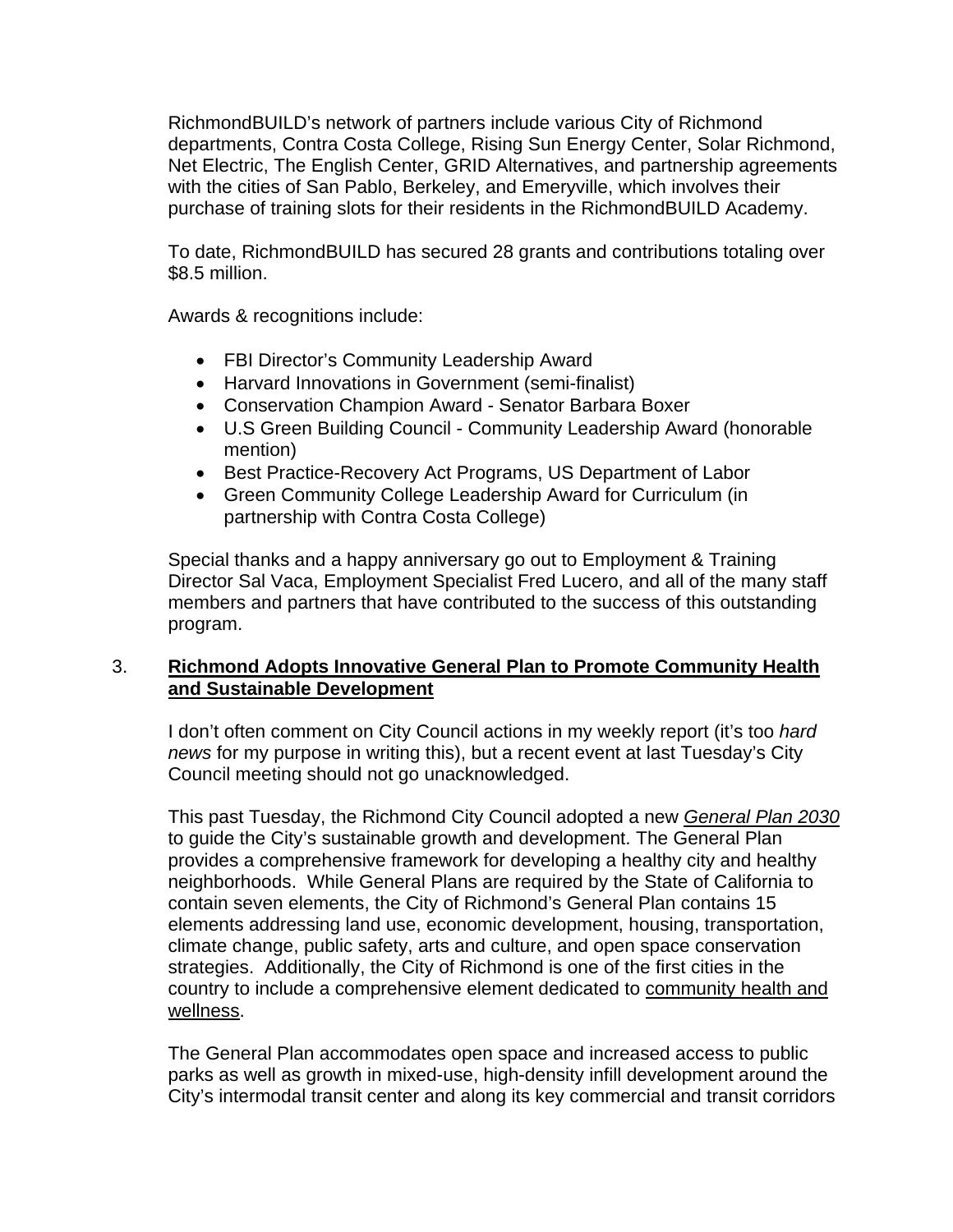– Priority Development Areas. The General Plan also articulates a vision for revitalizing Richmond's *Southern Gateway* area anchored by the Richmond Field Station site, which is the Lawrence Berkeley National Laboratory's preferred site for their second campus.

Congratulations to all those who helped get this done, including the City Council for its policies (and patience), the Planning Department staff, with special recognition to Planning Director Richard Mitchell and staff members Hector Rojas and Lina Velasco, and the many community members that provided such valuable direction on this six-year project.

# 4. **The Richmond City Council Wlll Consider Joining the Marin Energy Authority on May 1st**

(*Editor's note: I am once again breaking my unwritten rule about not including "hard news" in the*  weekly report; however, this is a significant policy consideration by the City Council, and we are *encouraging residents to learn about this possible program for the City.)* 

The Marin Energy Authority is a non-profit that operates the Marin Clean Energy Community Choice Aggregation program. Community Choice Aggregation allows local governments to procure electric energy for residents and businesses. It is an *opt-out* program that provides electric customers a choice of continuing to buy electricity from PG&E or choosing to purchase electricity from Marin Clean Energy, which purchases energy through more renewable resources. Marin Clean Energy provides two electricity products: 1) Light Green - 50% renewable energy or 2) Deep Green - 100% renewable energy.

Past presentations, staff reports and studies related to Community Choice Aggregation are available on the City Clerk's website and at the City's Environmental Initiatives website: www.richmondenvironment.org.

### 5. **Recreation Department Receives Imagination Playground in a Cart**

The Recreation Department has been awarded Imagination Playground in a Cart through the *Let's Play Improvement Grant* program! The *Let's Play Improvement Grants* are made possible by Dr. Pepper Snapple Group (DPS) as part of its *Let's Play* initiative to get kids and families active nationwide. The grant includes 2 Playgrounds in a Cart. One playground cart will be assigned to the Shields-Reid Community Center and one playground cart will be assigned to the Disabled Persons Recreation Center (DPRC). The Imagination Playground in a Cart will provide children from both community centers a fun and safe innovative way of playing all while using their imaginations.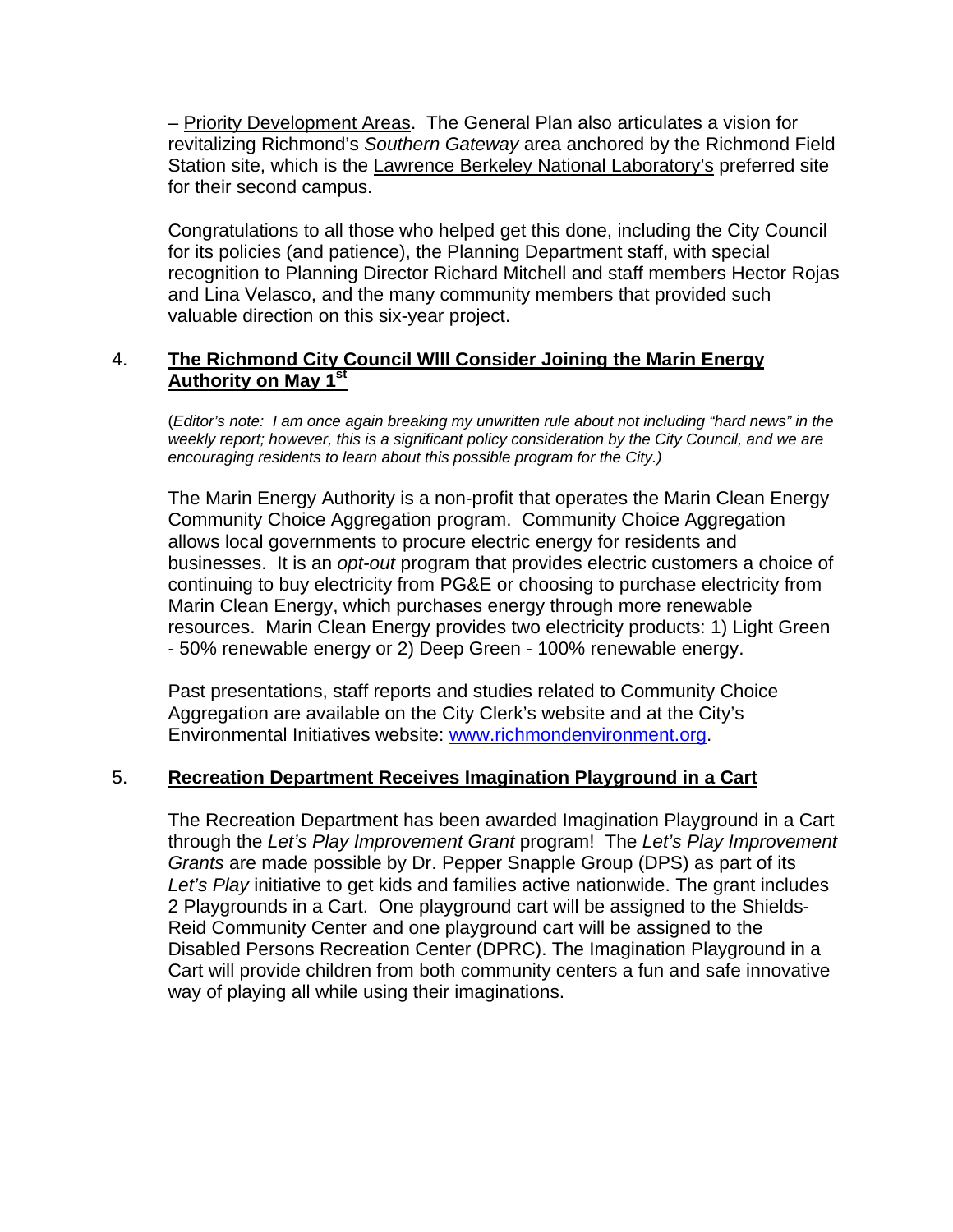

Images from the company's web site: http://imaginationplayground.com

As you may recall, the Imagination Playground caught the eye of Richmond's Recreation Department staff at the Health Forum held last June at the Richmond Memorial Auditorium. Alicia Nightengale, Project Manager in the City Manager's office, was successful in working with the California Endowment to find funding for this unique "unstructured play structure" and the Marin Community fully funded the Imagination Playground at a cost of \$5,000. The Imagination *Playground* made its Richmond debut at the Nevin Community Center last year and has "toured" several community centers to rave reviews. Alicia was successful once again in securing this Let's Play grant to further expand recreational opportunities.

#### 6. **Historic Preservation Award Winners Announced**

Every year, the City of Richmond recognizes a number of individuals, organizations, businesses, and agencies whose contributions demonstrate outstanding commitment to excellence in historic preservation, local history, or promotion of the heritage of the City. The Historic Preservation Commission is pleased to announce this year's award recipients:

George Coles for Preserving the History of Richmond and for Being an **Inspirational Educator;** 

Steve Gilford for his book "Build 'Em by the Mile, Cut 'Em off by the Yard";

East Bay Center for the Performing Arts for the Rehabilitation of the Winters Building;

Rosie the Riveter Trust for the Rehabilitation of the Maritime Child Development Center; and

Richmond Museum of History for Collecting and Preserving Richmond's History.

The Richmond Historic Preservation Commission and the National Park Service is inviting interested persons to attend the Historic Preservation Awards Ceremony honoring this year's award recipients. The awards ceremony will take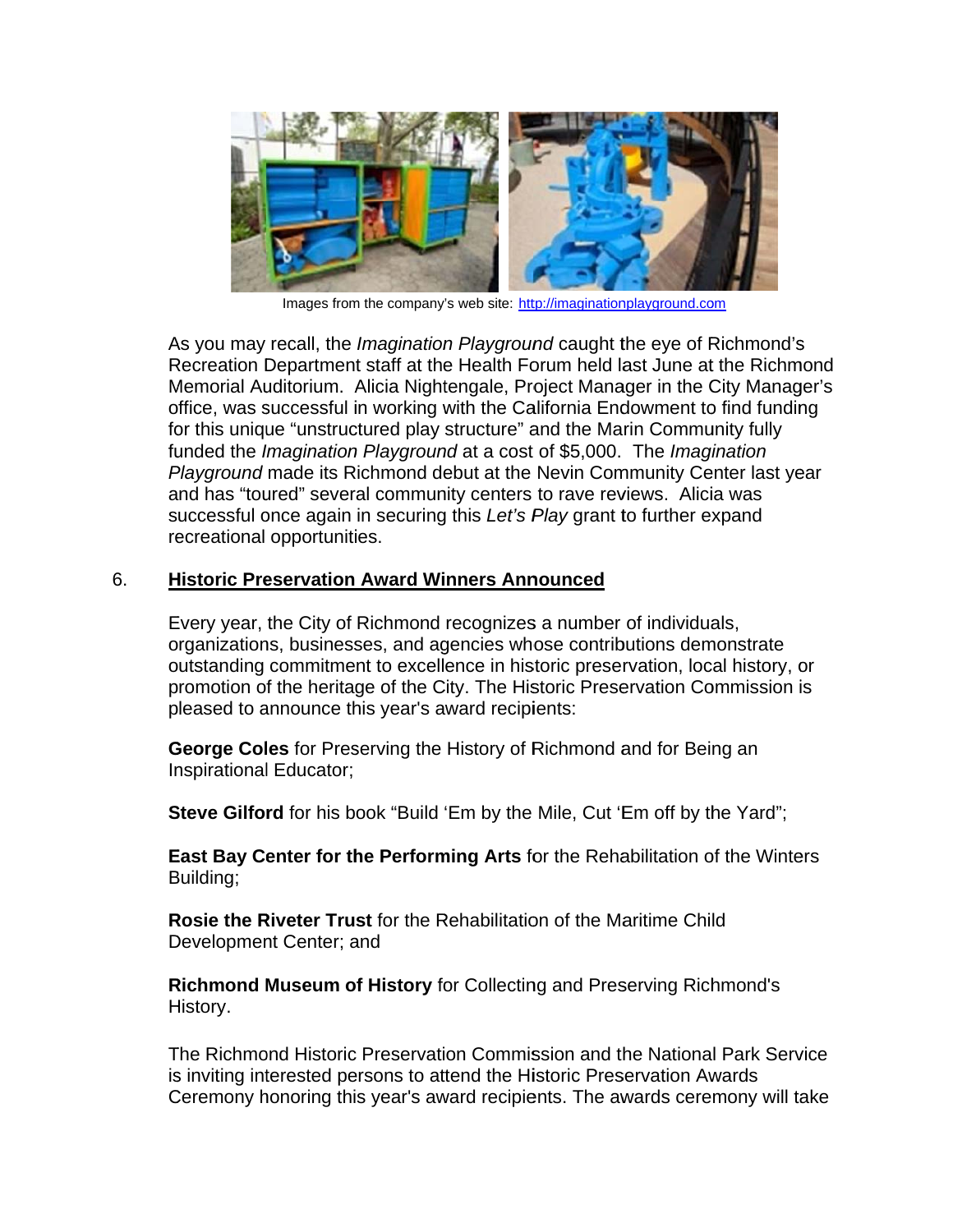place on Monday, May 7<sup>th</sup>, at 5:00 PM in the Richmond City Council Chambers. The ceremony will be followed by a reception across the plaza at the Richmond Memorial Auditorium lobby. The reception will be catered by the Contra Costa College Culinary Department and there will be a no-host bar.

Please contact Hector Rojas, Associate Planner at (510) 620-6662 or hector rojas@ci.richmond.ca.us with any questions about the awards ceremony.

### $7<sub>1</sub>$ **Compost and Fruit Tree Giveaway**

On Saturday, April 21<sup>st</sup>, Richmond residents picked up free buckets of compost and fruit trees from Civic Center at the City's Environmental and Health Initiatives' third annual compost giveaway event. Compost is made in Richmond from food scraps generated from the residential composting program. Fruit trees - apple, cherry, pomegranate, nectarine, apricot, and plum - were in such popular demand that two additional tree giveaways were hosted this past Tuesday and Friday. Altogether more than 1,000 trees were given away at the two events.

Thank you to Self-Sustaining Communities for the generous fruit tree donation, and to Richmond YouthWORKS, Urban Tilth, the Rising Sun Energy Center, Solar Richmond, City of Richmond Stormwater Program and Parks Division, Republic Services, and all the volunteers who came out to help.



### 8. **Richmond Tales Fest 2012**

The Richmond Library will host the Richmond Tales Fest 2012 on Sunday, April  $29<sup>th</sup>$ , from **12:00 PM – 4:00 PM** at the Richmond Civic Center. Many community agencies and organizations including Kaiser, West County Reads, East Bay Center for the Performing Arts, and the West Contra Costa School District came together to make this special event possible. Local families are invited to enjoy a range of educational and fun family activities designed to reinforce the importance of literacy and to provide parents with information to help them succeed in their role as their child's first reading teacher. The festival will offer entertainment, workshops, games, prizes and fun for the whole family. Admission is free.

As part of the festival, the Library is bringing back Vamos de Leer (Let's Read) the bilingual family literacy program targeting children in grades K-5 that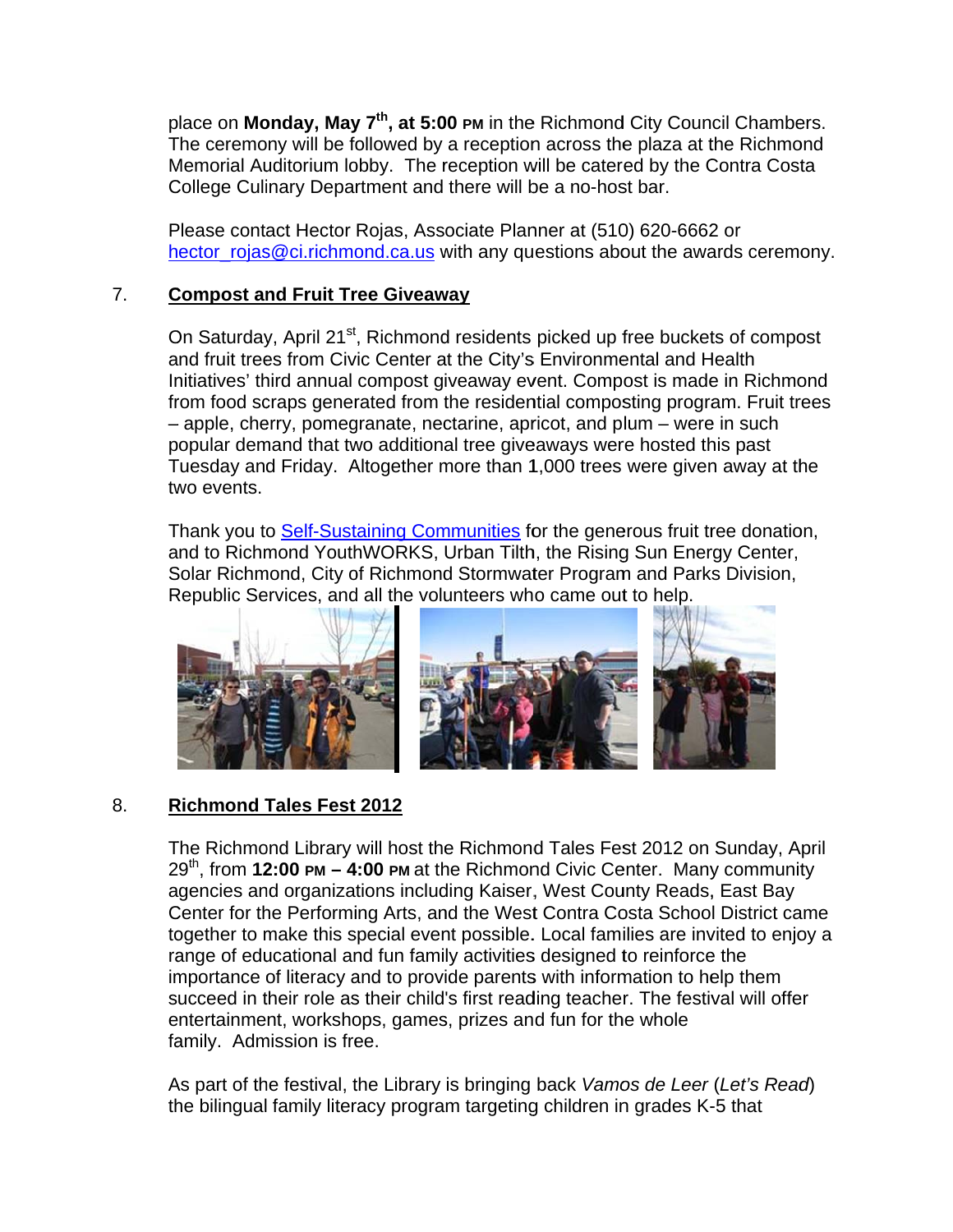encourages parents to participate in their children's education by reading with them. The event will include bilingual reading sessions with radio station personality Jose Luis "El Zorro".

During the Richmond Tales Fest, the Richmond Public Library will have special Sunday hours from 1:00 PM to 5:00 PM in support of the event.

### 9. **Via Verdi Project Update**

The El Portal Drive temporary road closure is scheduled to begin on May  $1<sup>st</sup>$ , in anticipation of the Via Verdi Culvert Replacement project. A courtesy notice was sent to Caltrans, AC Transit, Highway Patrol, three residential neighborhoods, and local City and County Fire, Police/Sheriff, and Public Works Departments that will be affected by the upcoming road closure.

The City issued a press release for a Ground "Filling" Ceremony at 3:00 PM on Friday May  $4<sup>th</sup>$ . As part of the ceremony, the City will honor Randy Iwasaki, Executive Director of Contra Costa Transportation Authority, and Tom Maruyama, Retired Director of the California Emergency Management Agency, both of whom helped the City obtain funding for this project. Invitees include County Supervisor John Gioia, Mayor McLaughlin and City Councilmembers, City officials, community groups, first responders, Sobrante Glen residents, and several agencies that have been working on the Via Verdi project for the last two years.

More information on the Ground "Filling" Ceremony can be found at: http://www.ci.richmond.ca.us/DocumentView.aspx?DID=8562

### 10. *Sell Big;* **Business and Procurement Fair**

The *Sell Big;* Business and Procurement Fair will be held at the Craneway Conference Center in the Ford Building on Thursday, May  $10<sup>th</sup>$  2:00 PM to 6:00 PM. This event will feature State, County, City, and Lawrence Berkeley National Laboratory (LBNL) Procurement workshops, best practices from government and business procurement experts, and more. Those interested in attending need to purchase tickets and register for workshops at: http://www.eventbrite.com/event/3214826633/eorg.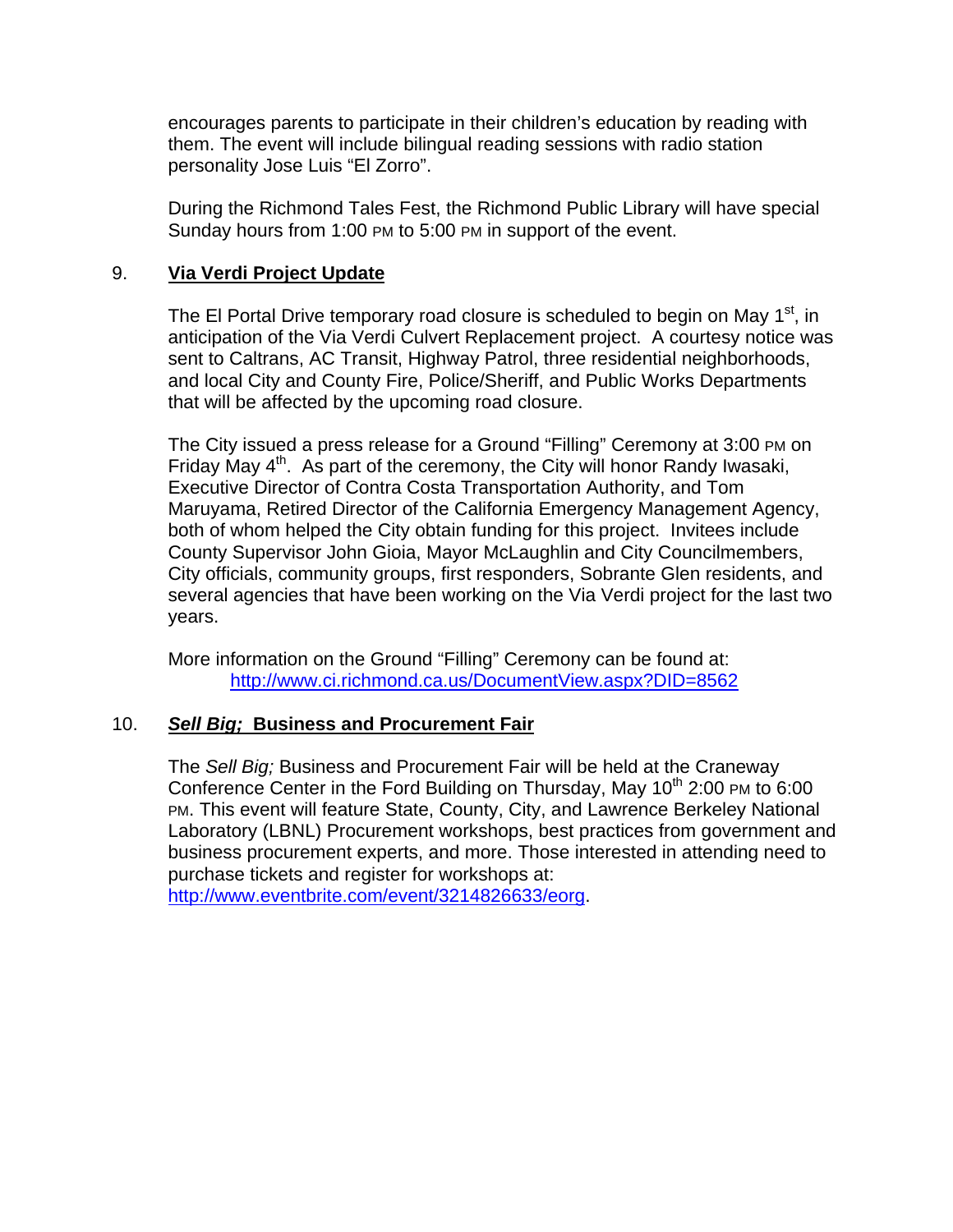

### $11.$ Bike to Work Day- Thursday, May 10th

Bike to Work Day 2012 is quickly approaching. The City of Richmond's Environmental and Health Initiatives team is partnering with the East Bay Bicycle Coalition, 511 Contra Costa, SunPower, Building Blocks for Kids, the Bicycle Pedestrian Advisory Committee, and Richmond Spokes to promote bicycling as a safe, healthy, and fun mode of transportation. On Thursday, May 10<sup>th</sup>, Richmond groups will host four Energizer Stations along key bicycle routes in Richmond, handing out Bike to Work Day bags, refreshments, and other resources and prizes to bicyclists.

May is also Bike to Work month, and the City is encouraging everyone to be a part of the Team Bike Challenge. You can sign up at http://www.youcanbikethere.com/tbc. Teams of 2-5 people will track their bike rides online and earn points for each ride and total daily mileage. Prizes are available for the top teams. For more information on Bike to Work Day, contact Mike Uberti (AmeriCorps volunteer in the City Manager's office) at (510) 620-5502.

Stop by a Bike to Work Day Energizer Station on Thursday, May 10<sup>th</sup> from 7:00 AM to 9:00 AM for a Bike to Work Day bag and refreshments:

- $\bullet$ **Richmond BART Station**
- Richmond Greenway, 6th St. and Ohio Avenue  $\bullet$
- Marina Bay Park
- San Pablo Avenue and Macdonald Avenue  $\bullet$

Benefits of biking to work:

- Save money on gas, parking and transit  $\bullet$
- Bypass traffic or transit schedules
- Revel in the convenience of the door to door commute and hassle free parking
- Getting 40 minutes of exercise (the average commute) directly improves physical and mental health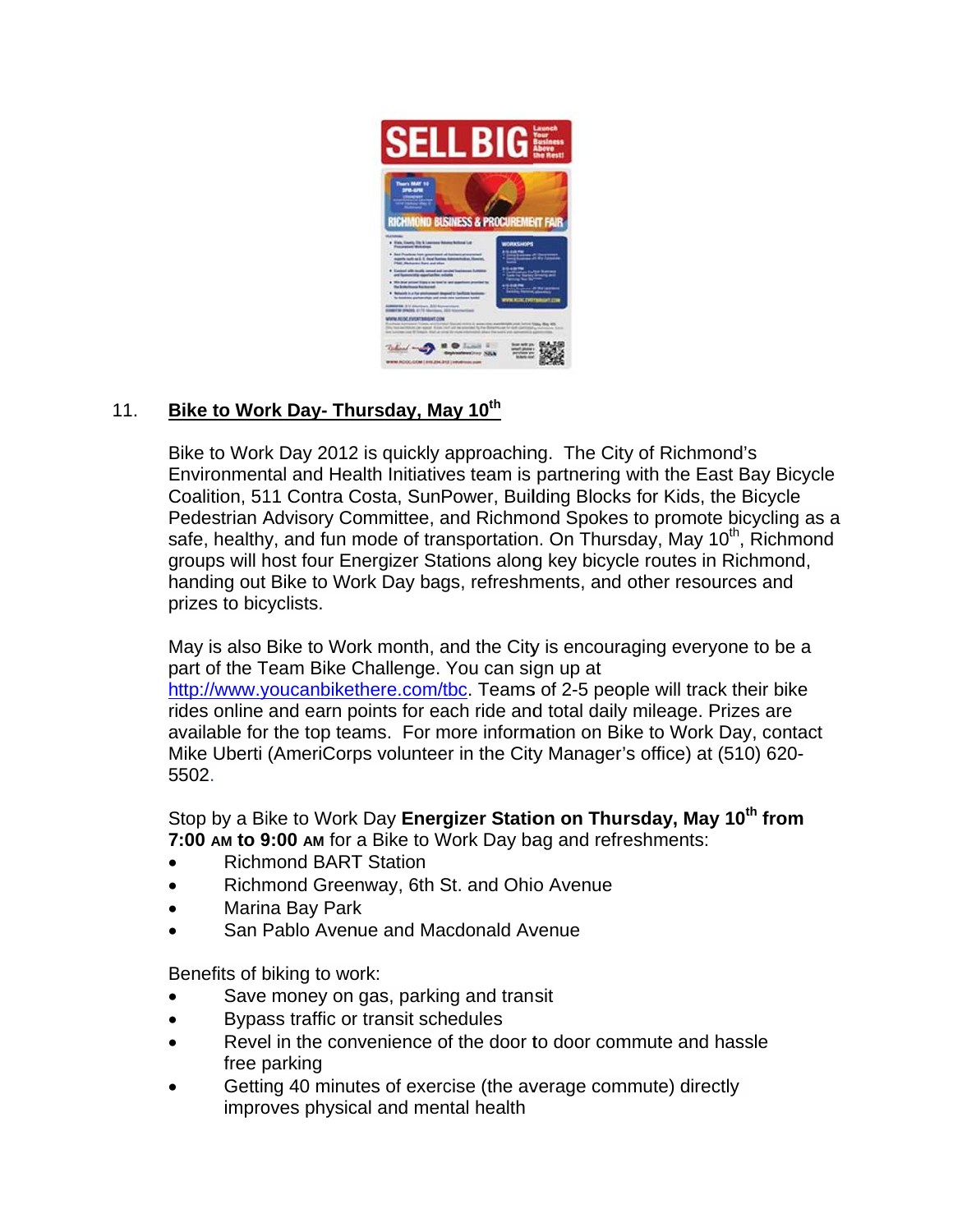

### $12.$ **Street Light Projects Update**

The Street Light Circuit Replacement at May Valley and Park View Neighborhoods Projects were advertised for bid (as two separate projects) on April 24<sup>th</sup>, with the bid opening scheduled for May 8<sup>th</sup>. These projects will replace about 79 old high voltage series street lights and poles with 99 new high efficiency LED light poles, including 13 pedestrian scale architectural fixtures at pathways.

LED Street Light Replacement at Richmond Parkway, Castro Street, Cutting Boulevard., 23<sup>rd</sup> Street and San Pablo Avenue will be advertised on May 1<sup>st</sup>. The bid opening is scheduled for May 15<sup>th</sup>. This project will replace over 600 old yellowish high pressure sodium with high efficiency white LED lighting.

#### $13.$ **Miscellaneous Concrete Repairs**

The following sidewalk locations were repaired under the miscellaneous concrete repairs program this week: 30<sup>th</sup> Street & Cutting Boulevard; 2509 Cutting Boulevard: 22<sup>nd</sup> Street and Florida Avenue; and 222 5<sup>th</sup> Street. These sidewalk locations had sustained damage due to City tree roots and were repaired to provide accessible paths-of-travel within the City of Richmond public right-of-way.

#### $14.$ **Richmond Health Equity Partnership**

This past Wednesday, April 25<sup>th</sup>, Contra Costa Health Services (CCHS) hosted the second convening of the Richmond Health Equity Partnership (RHEP) at the North Richmond Center for Health. The RHEP consists of the City of Richmond, CCHS, West Contra Costa Unified School District (WCCUSD), and UC Berkeley. The RHEP aims to support the long-term goals of Healthy Richmond by ensuring that these local government partners continue to build the necessary knowledge, capacity and institutional change that will improve health outcomes.

The second convening led by Dr. Brunner of CCHS had a particular focus on understanding data and indicators to track the progress of health equity in Richmond at the neighborhood level. This two-year effort is being funded by The California Endowment, building on their previously successful investments in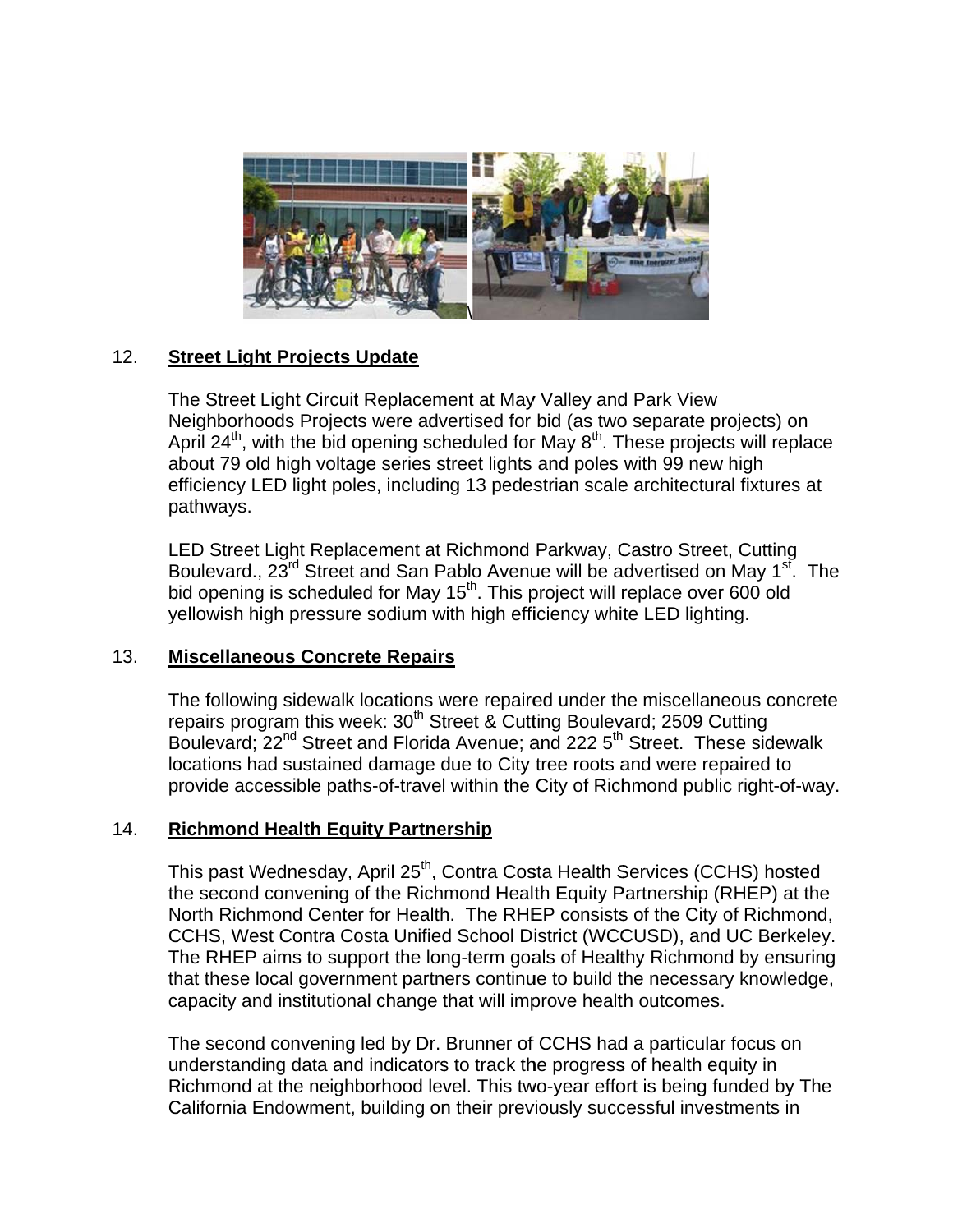Richmond. To be kept informed as this project moves forward, visit the Health Initiatives webpage at www.richmondhealth.org.



### $15.$ **Contra Costa County Climate Leaders (4CL) and Public and Environmental** Health Advisory Board (PEHAB) Host Climate Change and Public Health **Workshop in Richmond**

On Tuesday, April 24<sup>th</sup>, 4CL and PEHAB hosted a workshop on climate change and public health. Councilmember Ritterman presented on the health impacts of climate change. Shasa Curl from the City Manager's Office provided a presentation on how the City of Richmond is integrating health in City policies and the co-health benefits of various environmental initiatives currently underway in Richmond. Representatives from PEHAB, California Department of Public Health, and Meyers Nave also presented to the group. 4CL hosts quarterly meetings for Contra Costa County and City staff to promote sustainable communities and greenhouse gas emissions reduction.



### 16. **Recreation Highlights**

Computer Classes: The Booker T. Anderson Community Center will be hosting beginning computer classes, starting May 7<sup>th</sup>. The classes are sponsored by the Richmond Public Library Literacy for Every Adult Program (LEAP) program and are free to adults.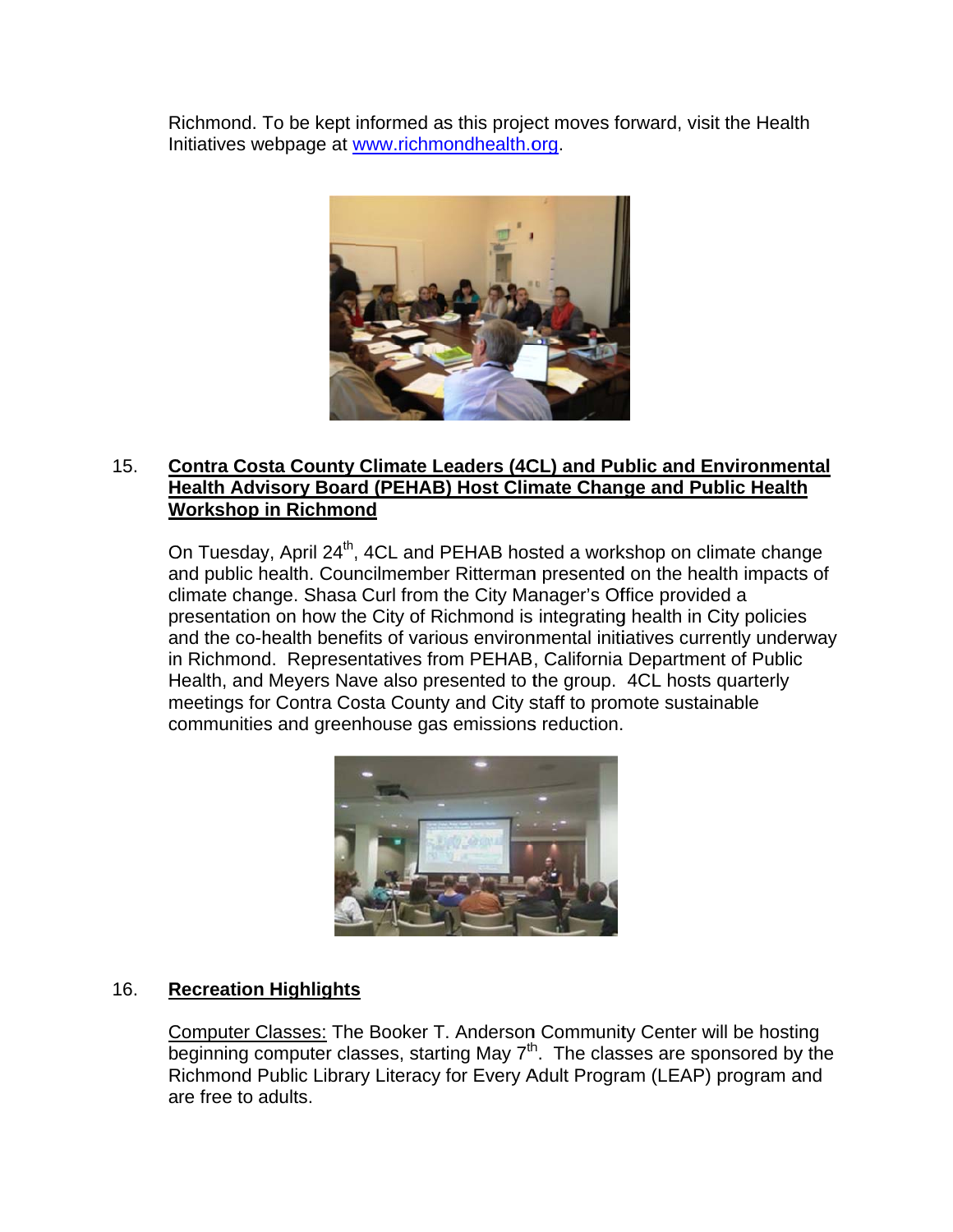Swimming: In collaboration with the First Five program, the Plunge will begin a 6 week parent/tot swimming program on April  $27<sup>th</sup>$ . The program will serve parents and children 0-3 years of age. The class is designed to get children comfortable with the water as well as teach parents how to safely engage with their children in the water.

Quilting: Beginning April 25<sup>th</sup>, the Shields Reid Community Center, in collaboration with the Richmond Art Center, will be offering a six week quilting class. The class will teach participants to manipulate fabric into a beautiful work of art using modern sewing technology. Students will learn these skills from nationally recognized artist, Marion Coleman. Upon completion, students will have created a "one-of-a-kind" quilt for display or use at home. Classes are held on Wednesday afternoons from 3:00 PM to 5:00 PM. Registration is open to children ages 8 to 14.

# 17. **Public Works Updates**

Facilities Maintenance Division: The carpenters built an interview room in the DiCon Building for Richmond Police Department and replaced two (2) doors along with the hardware in the gym of the Recreation Complex.

The painters completed painting of the new interview room in the Police Department; and the men and women restrooms in the Auditorium.

The stationary engineers repaired and replaced the waste line in Fire Stations 67; repaired the heating ventilation air conditioning (HVAC) in 440 and 450 Civic Center facilities; replaced the faucets in the men's restroom in Booker T. Anderson Community Center; and repaired the floor drains in Nevin Community Center.

The electricians installed electrical power in the new interview room for the Police Department; repaired street lights on Marina Way from Wiswall to Colette; replaced the knock down pole on 23<sup>rd</sup> Street and Ohio Avenue; and repaired fixtures on  $7<sup>th</sup>$  Street in front of Fire Station 62.

Parks and Landscaping Division: Parks and Landscaping received a significant rock donation from local vendor Chris Hammond of Hammond Construction. The rock is being used to secure the city's lighting infrastructure.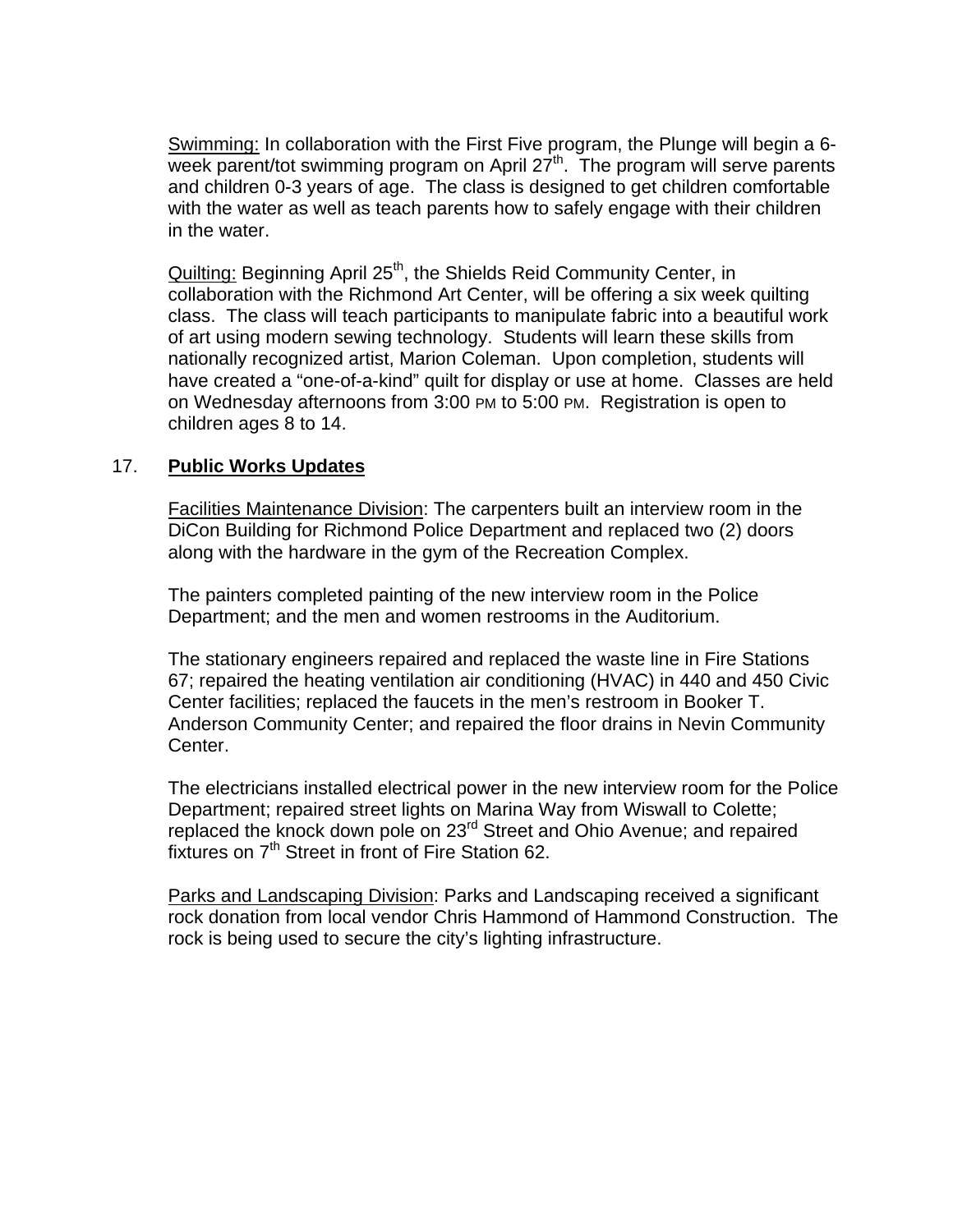

Rock donation from Hammond Construction

Parks' staff continued routine maintenance of parks and the right-of-ways; conducted weed abatement along Richmond Parkway, Country Club Vista Park, Hilltop Drive, May Road, 37<sup>th</sup> Street, and Mighty Mike Pathway; performed seasonal flail mowing in fire fuel management areas and Phase I of the Greenway; conducted turf maintenance in Nevin, Country Club Vista, and Bay Vista Parks; removed the sand from Rain Cloud Park area; moved irrigation box, backfilled dirt, and spread wildflower seeds in the Burg median; repaired the irrigation on Bowling Green; and changed the roses by the marquee.

The tree crew performed tree maintenance at 4824 Sky Hawk Drive, 504 McLaughlin Street, 5009 and 5030 Barrett Avenue, and on Valley View Road and Fleetwood Drive.

Streets Division: The pavement maintenance crew prepped and paved the street in front of 992 Hensley Street, 1700 Regatta Boulevard, the intersection of 2<sup>nd</sup> Street and Chanslor Avenue, and Ripley Avenue between 6<sup>th</sup> and 7<sup>th</sup> Streets; and continued Class A patching potholes in various locations.





Dia Out  $-2^{nd}$  & Chanslor Avenue

Dig Out - Ripley Avenue